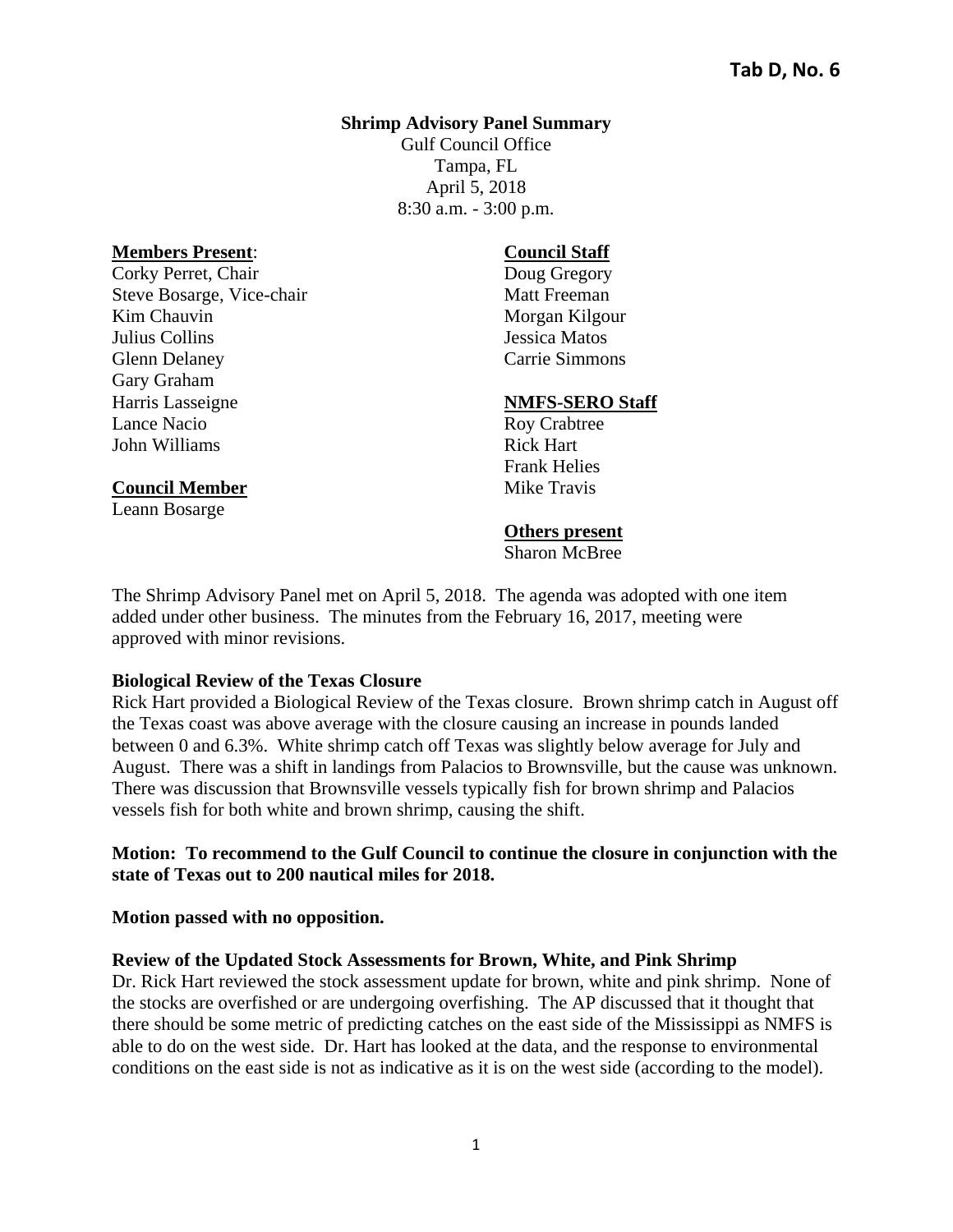Dr. Hart also reviewed CPUE and the juvenile red snapper effort threshold. CPUE in 2016 was lower than in 2015, but still higher than the long term average. Effort in the area monitored for juvenile red snapper bycatch was still within the limits (a reduction of 68.6 %, a minimum of a 67% reduction is required).

# **Review of the PHD of Coral Amendment 9**

Staff reviewed the Council's preferred alternatives for Coral Amendment 9. Staff also presented the Shrimp AP with the SSC and the LETC recommendations for the AP to comment on. Staff clarified that the areas in the document with possible regulations as options were the same areas that had previously been evaluated at the Joint meeting of the Shrimp AP, Coral AP, and Coral SSC in August 2016. The AP expressed overall appreciation that its input was incorporated into the document thus far, and noted that it would like staff to reach out to shrimpers, in particular royal red shrimp fishermen, for providing input on the document.

After discussion of Action 1, the AP made the following motion:

# **Motion**: **To agree with the Council's preferred alternative on Action 1.**

**Action 1 Preferred Alternative 4:** Add a new area, Pulley Ridge South Portion A, within the Pulley Ridge North HAPC and adjacent to Pulley Ridge South HAPC with separate regulations. Within the Pulley Ridge South AN HAPC, the following regulations will apply: fishing with a bottom trawl, buoy gear\*, pot or trap, and bottom anchoring by fishing vessels are prohibited year-round. Pulley Ridge South Portion A will be bound by the following coordinates, connecting in order:

|                           |       | Longitude           |                     |
|---------------------------|-------|---------------------|---------------------|
| <b>Site</b>               | Point | (West)              | Latitude (North)    |
| <b>Pulley Ridge South</b> | А     | $83^{\circ}41.366'$ | $24^{\circ}40.000'$ |
| <b>Portion A</b>          | B     | 83°42.648'          | $24^{\circ}39.666'$ |
| Depth Range:              |       | 83°55.240'          | 24°47.555'          |
| $162 - 654$ ft            | D     | 83°48.405'          | $24^{\circ}57.065'$ |
| $(27-109$ fathoms)        | Е     | 83°41.841'          | 24°52.859'          |
| Area: $93.6 \text{ nm}^2$ | F     | $83^{\circ}47.250'$ | 24°44.833'          |
|                           |       | $83^{\circ}41.366'$ | $24^{\circ}40.000'$ |

# **Motion passed with no objection.**

Staff reviewed Action 2 and also provided the AP with the SSC's recommendation. The AP was requested with providing input on the recommendation as it would not likely be convened again to comment on the recommendation before the document is finalized. After review of the information, the AP made the following motion:

# **Motion: To recommend the Coral SSC's proposed alternative for Action 2, only in the event that Alternatives 2, 3, and 4 in Action 2 are no longer preferred.**

**SSC Recommended Alternative 5:** Establish a new HAPC named West Florida Wall bound by the following coordinates, connecting in order:

| Area              | Point | Longitude<br>(West) | Latitude<br>(North) |
|-------------------|-------|---------------------|---------------------|
| West Florida Wall | A     | $84^{\circ}47.955'$ | 26°28.835'          |
| Depth Range:      |       | $84^{\circ}46.754'$ | $26^{\circ}28.816'$ |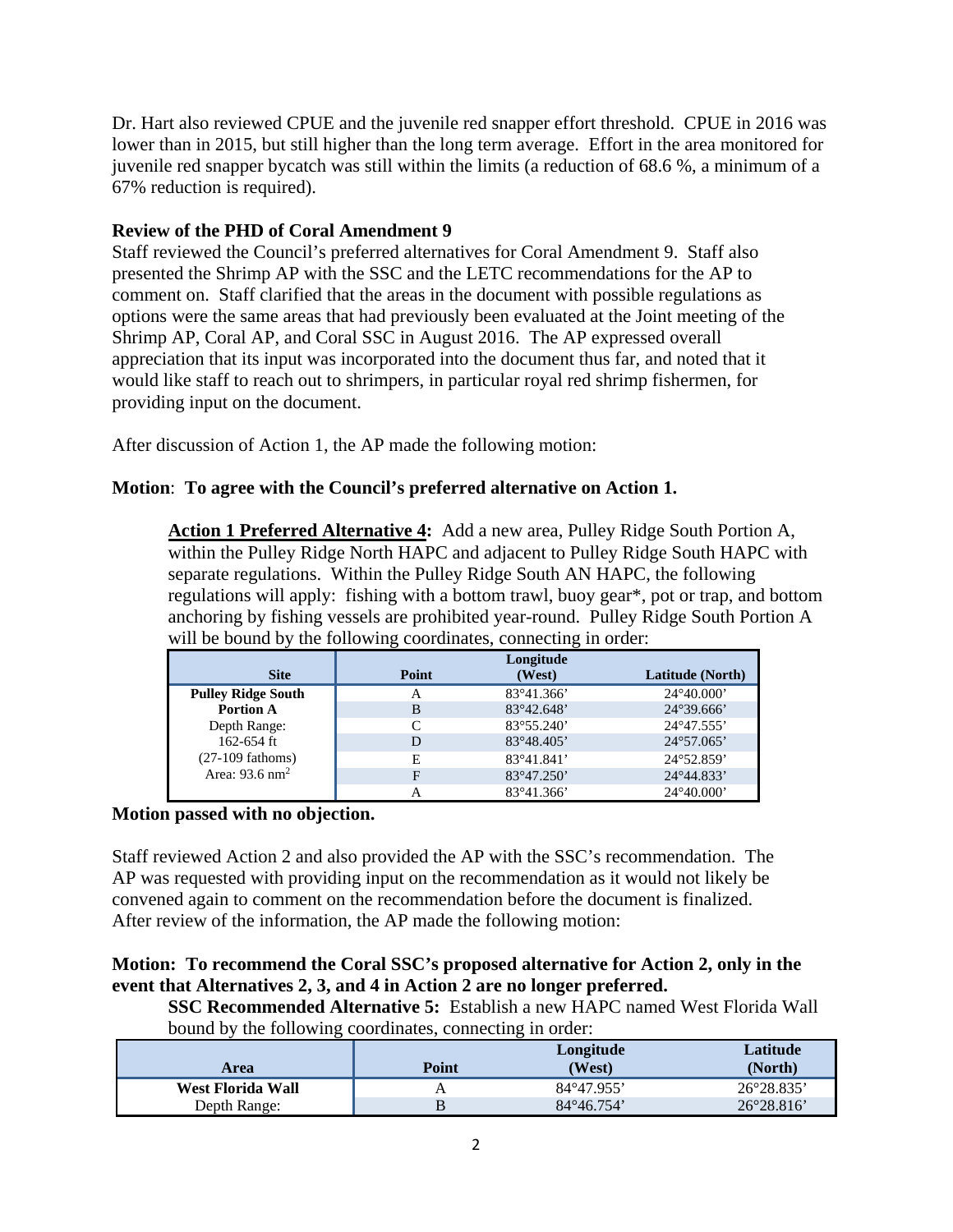| 1308-1974 ft                 |   | $84^{\circ}42.076'$ | $26^{\circ}10.471'$ |
|------------------------------|---|---------------------|---------------------|
| $(218-329)$ fathoms)         |   | $84^{\circ}44.577'$ | $26^{\circ}10.528'$ |
| Area: $36.3$ nm <sup>2</sup> | Е | 84°47.986'          | $26^{\circ}25.028'$ |
|                              | F | 84°47.980'          | $26^{\circ}25.100'$ |
|                              |   | $84^{\circ}47.955'$ | $26^{\circ}25.835'$ |

**Option a.** Do not establish fishing regulations in the West Florida Wall HAPC **Option b.** Prohibit bottom-tending gear in the West Florida Wall HAPC. Bottomtending gear is defined as: bottom longline, bottom trawl, buoy gear\*, dredge, pot or trap, and bottom anchoring by fishing vessels.

**\*Note:** Buoy gear is defined as in 50 CFR 622.2 and does not refer to HMS buoy gear (defined by 50 CFR 635.2) which is not a bottom-tending gear.

# **Motion carried with no opposition.**

The AP expressed concern that there was not currently a transit provision provided in the document and made the following motion.

# **Motion: To recommend that the Council provides normal transit provisions for vessels traveling through these areas and these provisions be consistent for all areas.**

# **Motion carried with no opposition.**

Staff provided the AP with the Council's preferred alternatives in Actions 3 and the SSC recommended modification to Alternative 7, Option c in Action 3. Staff also informed the AP of the discussion had by the LETC regarding the SSC's proposed modification. The AP had concerns about the enforceability of the SSC's recommendation and that only the current wording in the document would allow the royal red shrimp fishermen to continue to prosecute their fishery in this area. The AP made the following motion:

# **Motion: To recommend to keep the Council's preferred Alternative 7 Option c wording for Action 3**.

**Preferred Alternative 7:** Establish a new HAPC named Viosca Knoll 862/906 bound by the following coordinates, connecting in order:

| Area                      | Point          | Longitude<br>(West) | Latitude<br>(North) |
|---------------------------|----------------|---------------------|---------------------|
| Viosca Knoll 862/906      | А              | 88°23.608'          | $29^{\circ}7.640'$  |
| Depth Range:              | B              | 88°20.590'          | $29^{\circ}7.603'$  |
| 984-2298 ft               | $\sqrt{ }$     | 88°20.554'          | 29°3.749'           |
| $(164-383$ fathoms)       | D              | 88°22.016'          | 29°3.734'           |
| Area: $18.8 \text{ nm}^2$ | Е              | 88°21.998'          | $29^{\circ}2.367'$  |
|                           | $\overline{F}$ | 88°24.972'          | $29^{\circ}2.281'$  |
|                           | G              | 88°25.044'          | $29^{\circ}7.568'$  |
|                           | H              | 88°25.044'          | $29^{\circ}7.592'$  |
|                           |                | 88°25.045'          | $29^{\circ}7.676'$  |
|                           | А              | 88°23.608'          | $29^{\circ}7.640'$  |

**Option a.** Do not establish fishing regulations in the Viosca Knoll 862/906 HAPC.

**Option b.** Prohibit bottom-tending gear in the Viosca Knoll 862/906 HAPC. Bottom-tending gear is defined as: bottom longline, bottom trawl, buoy gear\*,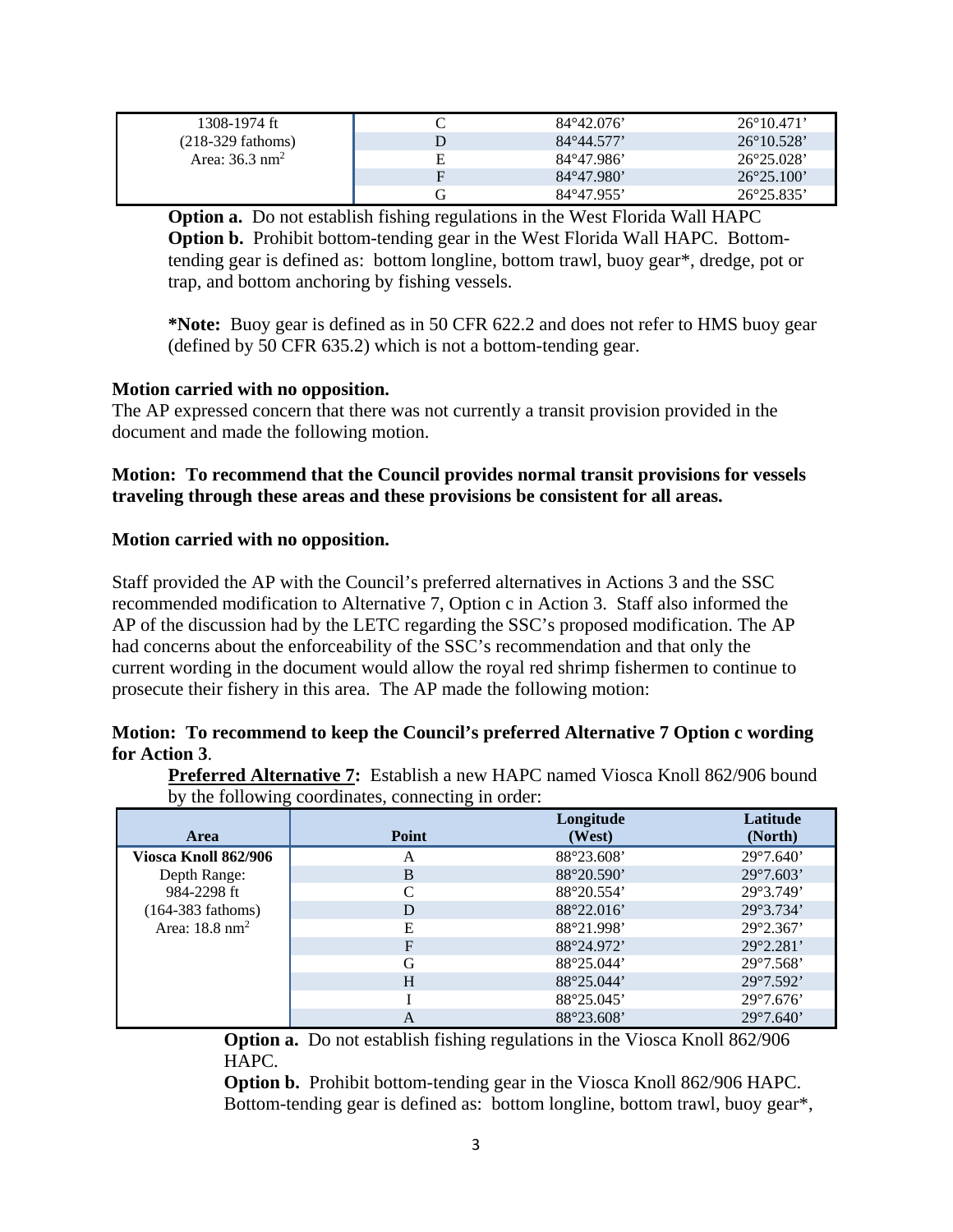dredge, pot or trap, and bottom anchoring by fishing vessels. **Preferred Option c.** Prohibit bottom-tending gear in the Viosca Knoll 862/906 HAPC. Bottom-tending gear is defined as: bottom longline, bottom trawl, buoy gear\*, dredge, pot or trap, and bottom anchoring by fishing vessels. Provide an exemption to the bottom-tending gear for fishermen that possess a royal red shrimp endorsement and are fishing with royal red shrimp fishing gear.

## **Motion carried with no opposition.**

Staff reviewed the rest of the document and the Council's preferred alternatives. In Action 5, the AP was provided with the SSC's recommendation, and the AP made the following motion:

# **Motion: To recommend that the Council maintain its preferred alternatives and options for Action 5.**

**Action 5 Preferred Alternative 2:** Establish a new HAPC named Harte Bank bound by the following coordinates, connecting in order:

| Area                                              | Point     | Longitude<br>(West) | Latitude<br>(North) |
|---------------------------------------------------|-----------|---------------------|---------------------|
| <b>Harte Bank</b>                                 | А         | $96^{\circ}36.590'$ | 26°40.826'          |
| Depth Range:<br>162-492 $ft$                      | B         | 96°32.220'          | $26^{\circ}40.789'$ |
| $(27-82$ fathoms)<br>Area: $10.8$ nm <sup>2</sup> | $\subset$ | 96°32.308'          | 26°37.992'          |
|                                                   | D         | $96^{\circ}36.636'$ | $26^{\circ}38.043'$ |
|                                                   | A         | $96^{\circ}36.590'$ | $26^{\circ}40.826'$ |

**Preferred Option a.** Do not establish fishing regulations in the Harte Bank HAPC.

**Option b.** Prohibit bottom-tending gear in the Harte Bank HAPC. Bottomtending gear is defined as: bottom longline, bottom trawl, buoy gear\*, dredge, pot or trap, and bottom anchoring by fishing vessels.

**Preferred Alternative 3:** Establish a new HAPC named Southern Bank bound by the following coordinates, connecting in order:

| <b>Area</b>                     | Point     | Longitude<br>(West) | Latitude<br>(North) |
|---------------------------------|-----------|---------------------|---------------------|
| <b>Southern Bank</b>            | А         | 96°31.902'          | $27^{\circ}26.923'$ |
| Depth Range:                    | B         | 96°30.881'          | 27°26.989'          |
| 162-330 ft<br>$(27-55$ fathoms) | $\subset$ | 96°31.134'          | $27^{\circ}25.958'$ |
| Area: $0.8$ nm <sup>2</sup>     | D         | 96°31.892'          | $27^{\circ}25.958'$ |
|                                 | А         | 96°31.902'          | $27^{\circ}26.923'$ |

**Preferred Option a.** Do not establish fishing regulations in the Southern Bank HAPC.

**Option b.** Prohibit bottom-tending gear in the Southern Bank HAPC. Bottomtending gear is defined as: bottom longline, bottom trawl, buoy gear\*, dredge, pot or trap, and bottom anchoring by fishing vessels.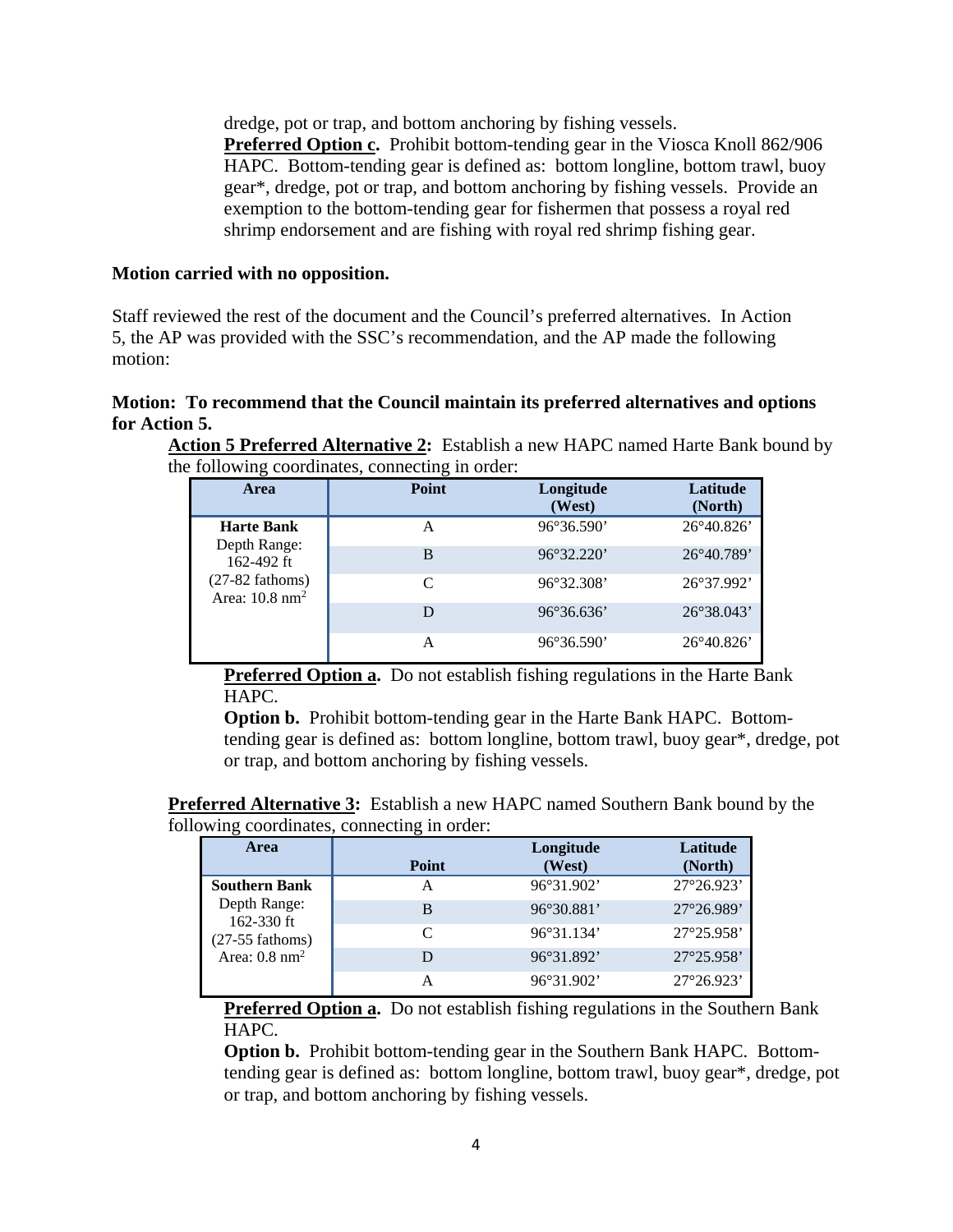**\*Note:** Buoy gear is defined as in 50 CFR 622.2 and does not refer to HMS buoy gear (defined by 50 CFR 635.2) which is not a bottom-tending gear.

#### **Motion carried with no opposition.**

Lastly, the AP expressed concern over creating more and more areas with prohibitive fishing regulations. The AP was notified that there is a Council motion to begin work on Coral Amendment 10 when Coral Amendment 9 is completed. The AP made the following motion:

**Motion: To recommend to the Council that at such time that Coral Amendment 10 is under development there be a joint meeting of the Shrimp AP, Coral AP, Shrimp SSC, and Coral SSC.** 

# **Motion carried with no opposition.**

# **Other Business**

#### *Discussion on Permit Issues*

AP members discussed some issues with getting permits this past year. Dr. Crabtree provided the statistics that of all permits sent in on time, only one with all supporting documentation was not renewed on time. All other permits were not sent in the required 30 days prior to expiration or were deficient in some portion of the permit renewal requirements (paperwork or checks). The AP asked if this process could be done electronically and was notified that this approach is underway, but not likely to be implemented in the near future. AP members also asked if they could renew their permits all at once, and NMFS staff will look into trying to streamline the process for multiple boat owners. NMFS staff will look into seeing if the primary recipient of the permit application is the same (i.e. mailing address), then perhaps all permits can be renewed at the same time.

The AP also discussed that some permits are not able to be renewed because of issues with the electronic logbook units (ELBs). NMFS will look into allowing boat owners (at the boat owner's expense) to upgrade units to prevent issues. Currently, the antenna for the units is a major problem. NMFS is looking at new units with more durability (including better antennas), as the current 3G units will no longer be compatible and will need to be upgraded; it is unclear who will have to pay for the upgraded units.

#### *Discussion of the Hurricane Impacts from 2017*

The AP members discussed their observations on the effects of the 2017 Hurricane season. The Texas coast was producing well before the hurricane, but production has been down this winter and some boats are going to Florida to fish. In shore fishery was more impacted than offshore in Texas. Some vessels couldn't fish because the vessels were housing families that had lost their homes. Processing plants that shut down affect employees and transit for offloading. Flooding caused the fisheries to be poor because of the freshwater input.